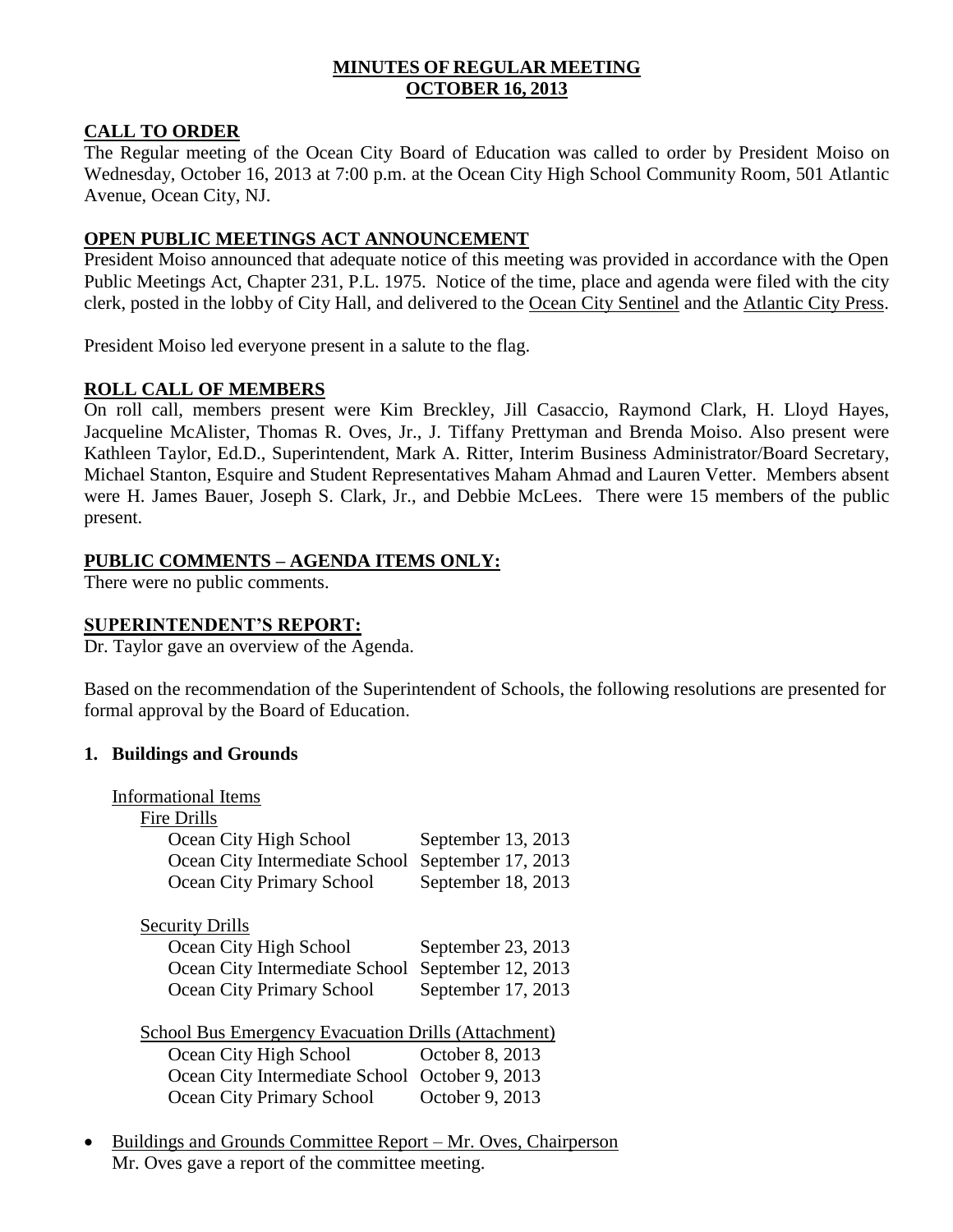*Motion by Mrs. Casaccio, seconded by Mr. Oves and carried unanimously, except as noted below, the Board of Education approved the following Superintendent's recommendations by "roll call vote." Members absent were Mr. Bauer, Mr. Joseph Clark and Mrs. McLees.*

## **2. Curriculum and Instruction**

#### A. Out of District Placements

The Board approves the following out-of-district student placements for the 2013-14 school year:

|                | Number      | School   | Tuition  |
|----------------|-------------|----------|----------|
| Placement      | of Students | District | Cost     |
| <b>CMCSSSD</b> |             | OC.      | \$33,500 |
| <b>CMCSSSD</b> |             | UT       | \$33,300 |

#### B. High School Field Trip Request The Board approves the attached High School Field Trip list.

C. Electronic Violence and Vandalism Reporting System (EVVRS) (Attachment #2.C) The Board acknowledges the submission of the attached EVVRS incidents occurring from January 1, 2013 to June 30, 2013 (Report Period 2) to the New Jersey Department of Education.

## D. Textbook Adoption

The Board adopts a new textbook, *Principles of Biology*, Nature 2013, for High School Advanced Placement Biology as required by The College Board.

E. Revised English Language Arts Curricula The Board approves the attached revised English Language Arts (ELA) curricula for grades 4-12 that are aligned to the Common Core Standards and the New Jersey Model Curriculum.

## F. Revised Mathematics Curricula

The Board approves the attached revised mathematic curricula for grades 4, 5 and High School mathematics that are aligned to the Common Core Standards and the New Jersey Model Curriculum.

#### Informational Item

Out-of-School Suspension Reports for September 2013. Harassment, Intimidation and Bullying investigation report.

- Curriculum and Student Affairs Committee Report Mr. Bauer, Chairperson Dr. Taylor gave a report of the Committee meeting.
- **3. Finance**

## *Motion carried with a vote to abstain on the following Finance agenda items: Mr. Raymond Clark.*

A. Bill List (Attachment #3.A) The Board approves payment of bills for October 2013 in the amount of \$2,485,467.80.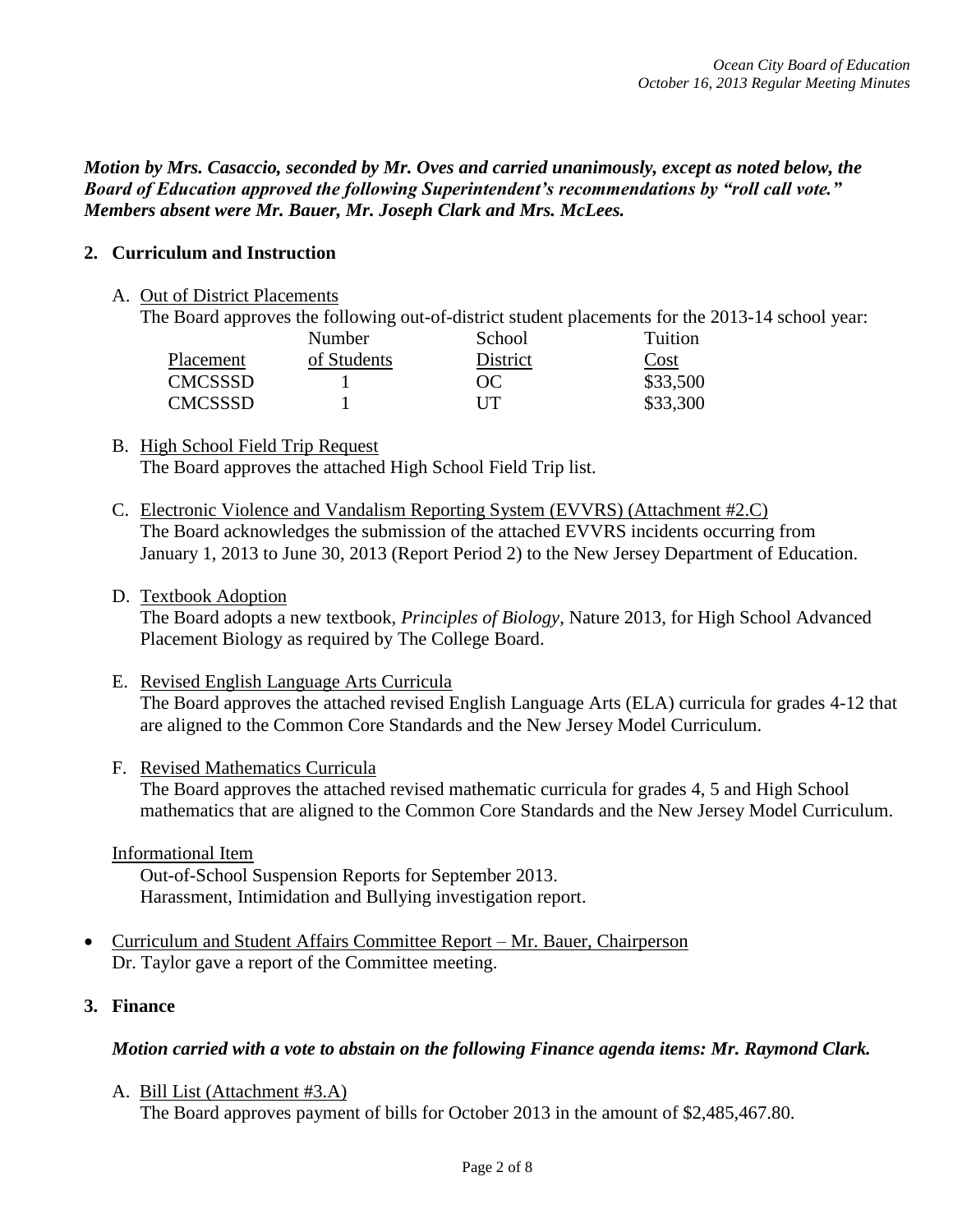- B. Travel & Expense Reimbursement (Attachment #3.B) The Board approves the October 2013 list of Board of Education Members and School District Staff travel and related expense reimbursements.
- C. Food Service Report (Attachment #3.C) The Board accepts the Food Service Program Monthly Finance Report for September 2013.
- D. Comprehensive Maintenance Plan and Form M-1 (Attachment #3.D) The Board approves the 2013-14 Comprehensive Maintenance Plan and the annual Maintenance Budget Amount Worksheet (Form M-1) and authorizes the School Business Administrator to file the plan and worksheet with the County Office per N.J.A.C. 6A:26A.
- E. IDEA Fiscal Year 2014 Grant Acceptance

The Board approves the acceptance of the IDEA fiscal year 2014 grant funds in the following amounts:

IDEA Basic \$421,359 IDEA Preschool \$ 13,315

F. Tuition Contract Agreement

The Board approves the 2013-14 Tuition Contract Agreement with the Woodstown-Pilesgrove Regional School District Board of Education for one grade 12 student placed in a foster resource home and attending Woodstown High School in the amount of \$11,762.

G. Insurance settlement

The Board approves the attached Confidential Settlement Agreement and Release with ACE American Insurance Company.

H. Resolution Appointing Mark Ritter, Interim Business Administrator, as the Qualified Purchasing Agent (Attachment #3.H)

The Board approves the resolution appointing Mark Ritter, Interim Business Administrator, as the Ocean City Board of Education Qualified Purchasing Agent November 1, 2013 through December 13, 2013 in accordance with the provisions of N.J.S.A. 18A-1 et. seq.

## **4. Personnel**

## *Motion carried with a vote to abstain on the following Personnel agenda items: Mr. Raymond Clark.*

- A. Substitutes (Attachment #4.A) The Board approves the attached, criminal history approved/HIB trained substitutes, for the 2013-14 school year.
- B. High School Coaches and Stipends\* (Attachment #4.B) The Board approves the attached High School coaches and stipends for the 2013-14 school year.

\*pending negotiations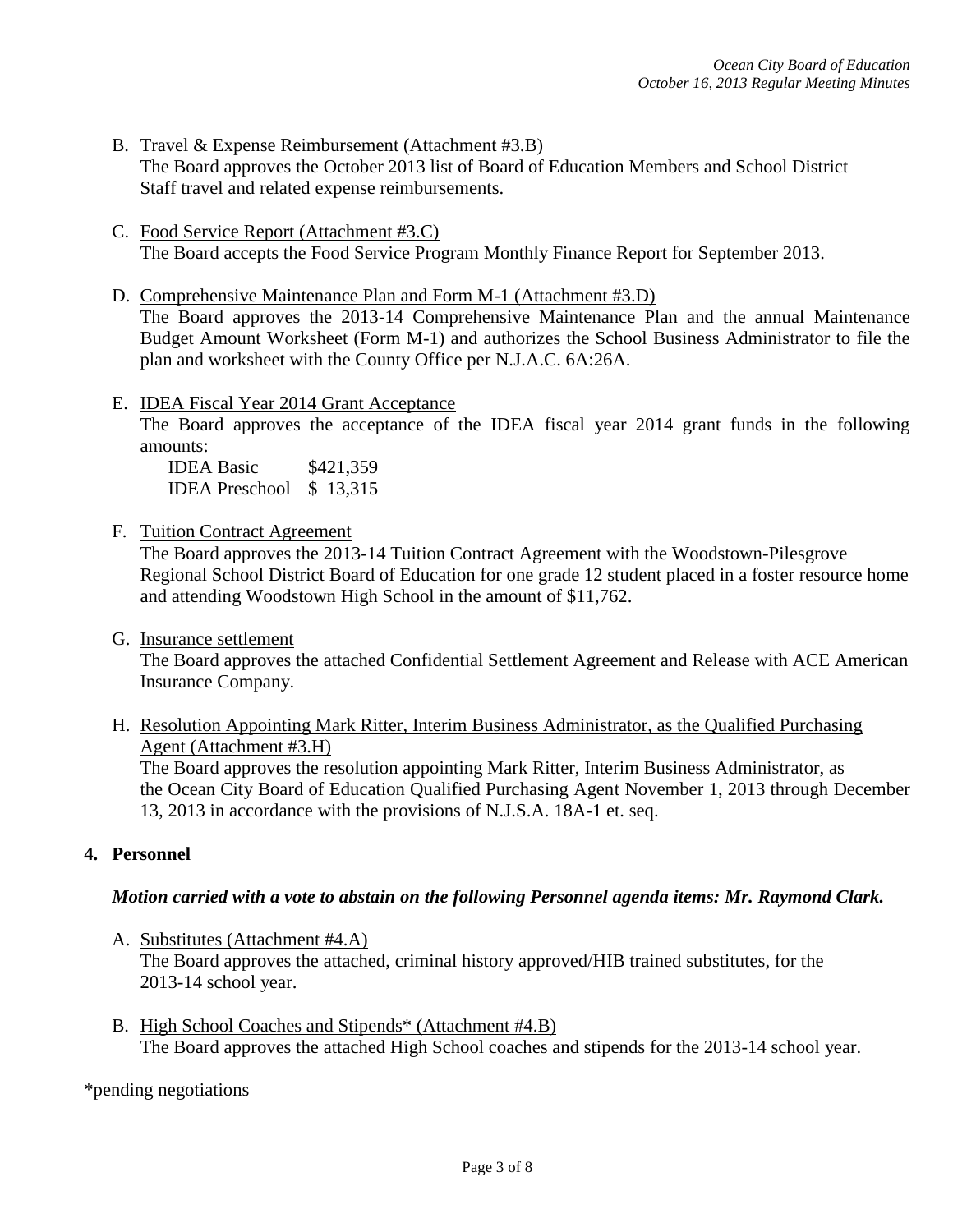- C. High School Co-Curricular Activity Sponsors and Stipends\* The Board approves the following High School co-curricular activity sponsors and stipends for the 2013-14 school year:
	- Ashley Schmid, Key Club advisor, \$1,746\*, step 1 Debra Cathcart, Peer Mediation co-advisor, \$873\*, ½ of step 1 Nicole McMaster, Peer Mediation co-advisor, \$873\*, ½ of step 1
- D. Revised Leave of Absence District Certificated Staff (Attachment #4.D) The Board approves employee #2419, a revised paid leave of absence, effective October 2, 2013 through November 12, 2013 and an FMLA unpaid leave of absence, effective November 13, 2013 through February 13, 2014, returning to work on February 14, 2014.
- E. Change in Assignment Supportive Staff The Board approves the change in assignment for Deborah Kafkalas, from part-time High School food service worker to full-time High School food service worker, at step 1\*, \$15,332\* (pro-rated), effective October 21, 2013.
- F. Certificated Staff New Employment School Business Administrator/Board Secretary (Attachment #4.F)

The Board approves the contract and employment of Pasquale Yacovelli, School Business Administrator/Board Secretary, effective on or before December 16, 2013 through June 30, 2014, at a salary of \$137,500 (pro-rated), with additional shared services stipends of \$3,500 (pro-rated) for Corbin City School District and \$10,000 (pro-rated) for Sea Isle City School District. Contract has been approved by the Executive County Superintendent.

- G. Revised Employment Interim Business Administrator/Board Secretary (Attachment #4.G) The Board approves the extension of Mark Ritter, Interim Business Administrator/Board Secretary's employment, effective November 1, 2013 through on or before December 13, 2013, at \$450.00 per diem for 3-5 days per week on an as needed basis.
- H. Supportive Staff New Employment The Board approves Mari-Anne Segich, High School part-time food service worker, effective November 1, 2013 through June 30, 2014, at step 1, \$9,966\* (pro-rated).
- Negotiations Committee Report Mr. Joseph Clark, Chairperson No report.

\*pending negotiations

# **5. POLICY**

A. Policies – 2nd Reading

The Board approves the following replacements, additions and or deletions to the Board Policy and/or Regulation Manuals.

1. Delete Policy 1522 School-Level Planning (M)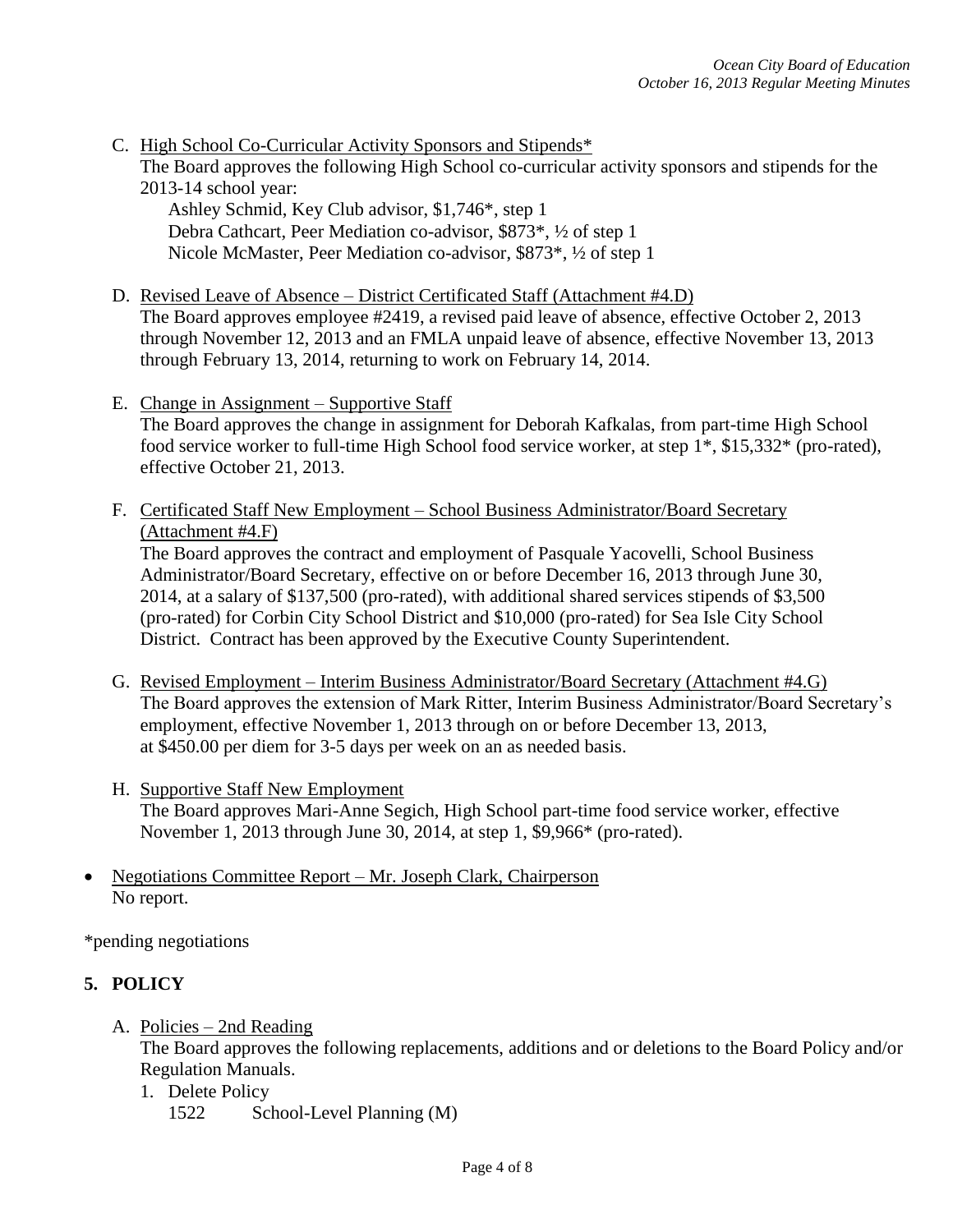## 2. New Policies

3144.12 Certification of Tenure Charges – Inefficiency (M)

3144.3 Suspension Upon Certification of Tenure Charge

## B. Policies – 1st Reading

The Board approves the following replacements, additions and or deletions to the Board Policy and/or Regulation Manuals.

- New Policies
	- 3372 Teaching Staff Member Tenure Acquisition
	- 3373 Tenure Upon Transfer or Promotion
	- 7523 School District Provided Technology Devices To Pupils

## C. QSAC District Performance Review

The Board approves the accuracy and submission of the attached New Jersey Quality Single Accountability Continuum (QSAC) District Performance Review (DPR) for the 2013-14 school year for the following categories to the New Jersey Department of Education:

- 1. Instruction and Program
- 2. Fiscal Management
- 3. Governance
- 4. Operations
- 5. Personnel

## D. QSAC Statement of Assurance

The Board approves the accuracy and submission of the attached New Jersey Quality Single Accountability Continuum (QSAC) Statement of Assurance (SOA) for the 2013-14 school year for the following categories to the New Jersey Department of Education:

- 1. Instruction and Program
- 2. Fiscal Management
- 3. Governance
- 4. Operations
- 5. Personnel
- Policy Committee Report Mrs. Tiffany Prettyman, Chairperson Dr. Taylor gave a report of the Committee meeting.

## **6. Public Relations**

• Public Relations Committee Report - Mr. Raymond Clark, Chairperson Mr. Raymond Clark gave a report of the Committee meeting.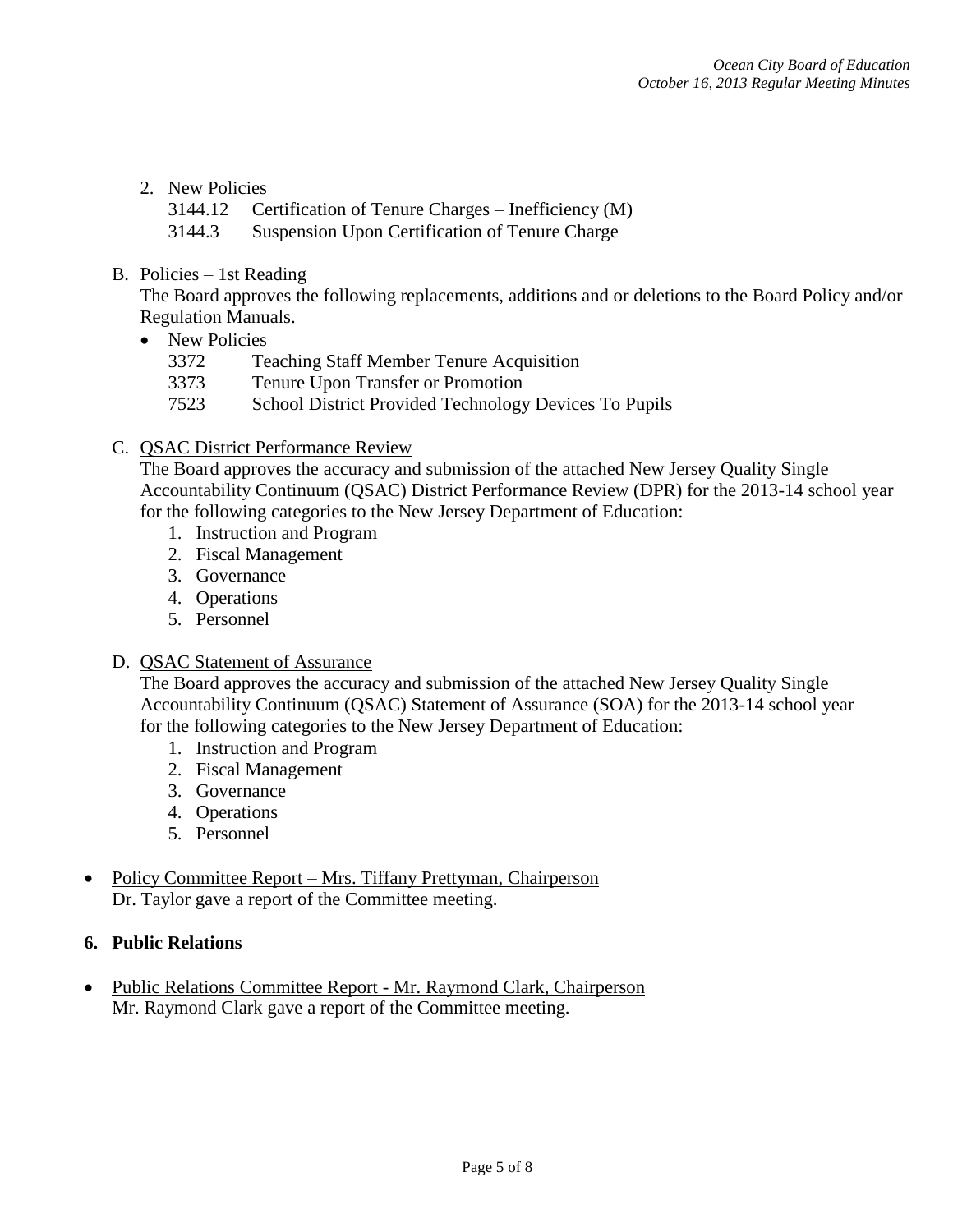*Motion by Mr. Raymond Clark, seconded by Mr. Oves and carried unanimously, except as noted below, by the Ocean City Board of Representatives, the Board of Education approved the following Superintendent's recommendations by "roll call vote." Members absent were Mr. Bauer and Mr. Joseph Clark.*

## **1. Buildings and Grounds**

## *Motion carried with a vote to abstain on the following Building and Grounds' agenda items: Mr. Raymond Clark and Mr. Oves.*

A. Use of Facilities **(Ocean City Representatives Only)** The Board approves the following requests for the use of the High School, Intermediate School and Primary School:

| <b>High School</b>         |                                                                                                                                           |
|----------------------------|-------------------------------------------------------------------------------------------------------------------------------------------|
| Requested By:              | Ocean City Emergency Management                                                                                                           |
| Use:                       | <b>Cert Training</b>                                                                                                                      |
| Date/Times:                | November 7, 2013 (Thurs), 7:00PM-10:00PM                                                                                                  |
| Rooms:                     | Classroom E103 and Community Room                                                                                                         |
| Fee:                       | No charge                                                                                                                                 |
| Requested By:              | Ocean City Junior Wrestling Club                                                                                                          |
| Use:                       | <b>Junior Wrestling Practices</b>                                                                                                         |
| Dates/Times:               | November 11, 2013 - March 7, 2014* (Mon-Thurs), 5:45PM-8:00PM<br>*not available: 11/27/13, 11/28/13, 12/23/13-1/1/14; 1/20/14 and 2/17/14 |
|                            | as well as during home wrestling matches                                                                                                  |
| Room:                      | <b>Wrestling Room</b>                                                                                                                     |
| Fee:                       | No charge                                                                                                                                 |
| Requested By:              | Upper Township Schools' PTA                                                                                                               |
| Use:                       | Harlem Wizards Exhibition                                                                                                                 |
| Date/Times:                | January 12, 2014 (Sun), 10:00AM-1:00PM set up                                                                                             |
|                            | January 12, 2014 (Sun), 1:00PM-4:00PM event                                                                                               |
| Rooms:                     | Main Gym, Boys' Locker Room                                                                                                               |
| Fee:                       | \$1,200.00                                                                                                                                |
| <b>Intermediate School</b> |                                                                                                                                           |
| Requested By:              | Ocean City Junior Wrestling Club                                                                                                          |
| Use:                       | <b>Junior Wrestling Matches</b>                                                                                                           |
| Dates/Times:               | Dates for 2014: 1/3, 1/10, 1/24, 1/31 and 2/21 (Fridays), 6:00PM-9:00PM                                                                   |
| Room:                      | Gym                                                                                                                                       |
| Fee:                       | No charge                                                                                                                                 |
| <b>Primary School</b>      |                                                                                                                                           |
| Requested By:              | North Cape May Girl Scouts Service Unit                                                                                                   |
| Use:                       | <b>Craft Night</b>                                                                                                                        |
| Dates/Times:               | November 15, 2013 (Fri), 6:00PM-9:00PM                                                                                                    |
| Rooms:                     | Multi-Purpose Room                                                                                                                        |
| Fee:                       | No charge                                                                                                                                 |
|                            |                                                                                                                                           |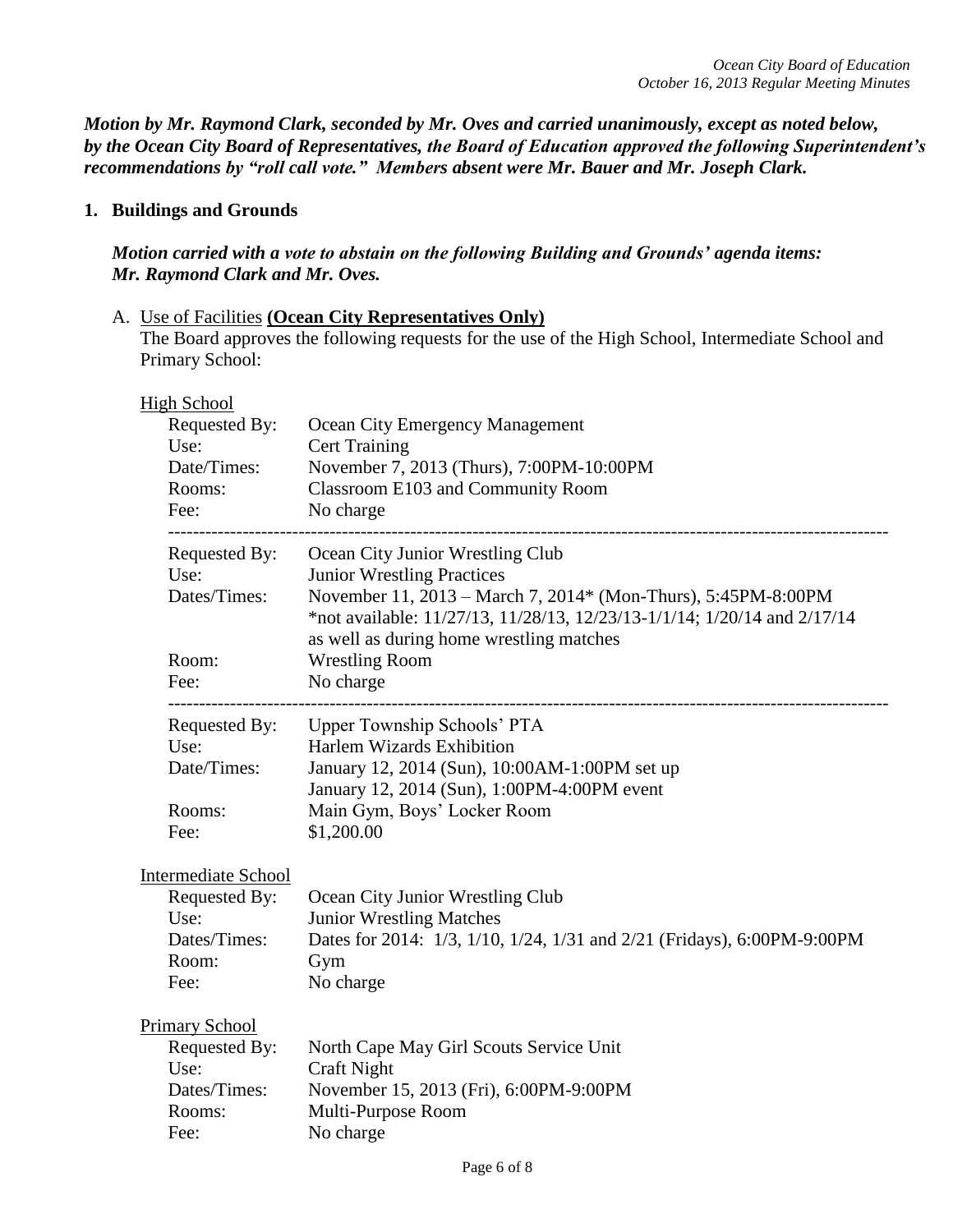## **2. Curriculum and Instruction**

- G. EASE Program and Title I Parent Meetings **(Ocean City Representatives Only)** The Board approves the EASE Program for Title I students in grades K-3 The Program will run from October 21, 2013 to May 9, 2014. The cost of the Program is for 5 teachers @ \$30/hour, not to exceed a total of \$15,000. All expenses will be paid for with Title I funding.
- H. Field Trip Request Intermediate School **(Ocean City Representatives Only)** The Board approves the attached Intermediate School Field Trip list.
- **3. Finance**
	- I. Donation **(Ocean City Representatives Only)** The Board accepts a donation from the Ocean City PTA in the amount of \$79.95 for the Intermediate School to purchase an online mock election for the NJ Governor's election.

*Motion carried with the following vote to abstain: Mr. Raymond Clark.*

*Motion by Mr. Hayes, seconded by Ms. Breckley, the Ocean City Board of Representatives of the Board of Education approved the following Superintendent's recommendations by "roll call vote." Members absent were Mr. Bauer and Mr. Joseph Clark.*

J. Donation **(Ocean City Representatives Only)** The Board accepts a donation from Fairness in Taxes in the amount of \$828.48 for the purchase of bike racks.

*Motion carried with the following vote to abstain: Mr. Raymond Clark.*

## **4. Personnel**

## *Motion carried with a vote to abstain on the following Personnel agenda items: Mr. Raymond Clark.*

I. Intermediate School Co-Curricular Activity Sponsors and Stipends\* **(Ocean City Representatives Only)**

The Board approves the following Intermediate School co-curricular activity sponsors and stipends for the 2013-14 school year:

Megan Maczonis, yearbook co-advisor, \$1,336.50\*, ½ of step 1 Cholehna Weaver, yearbook co-advisor, \$1,336.50\*, ½ of step 1

J. Certificated Staff Retirement **(Ocean City Representatives Only)** The Board accepts with deep regret the retirement of Lucy Masi, Intermediate School Teacher of Spanish, effective as of January 1, 2014.

\*pending negotiations